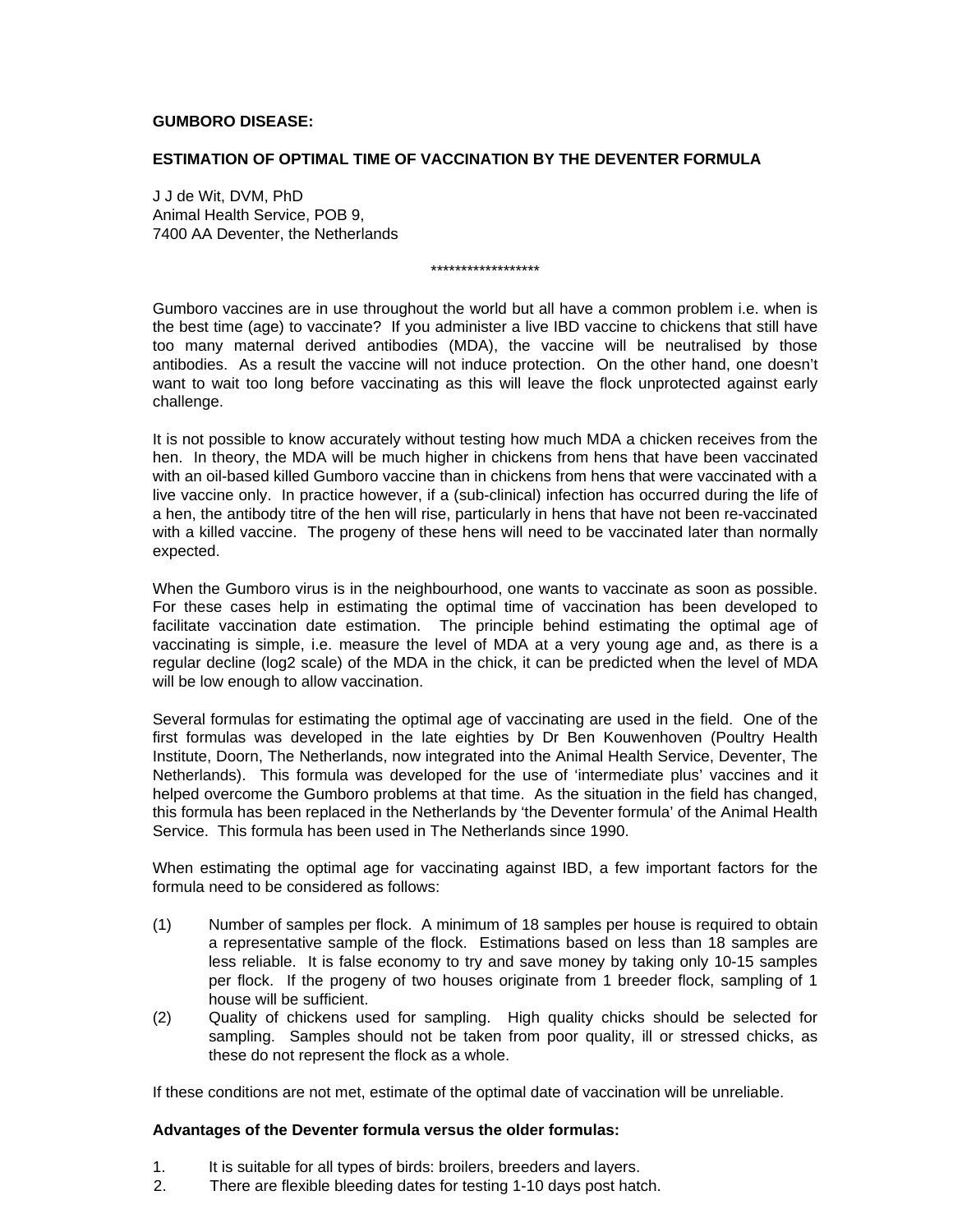- 3. It allows estimations for flocks with both uniform and non-uniform titre distributions.
- 4. It is suitable for most Gumboro vaccines.

## **Theoretical basis of the Deventer formula:**

1. The decline of the level of maternal antibodies (MDA's) varies between types of chicken. The decrease is a factor of the metabolism and the growth rate. The measured half-life time, as measured by the 'golden standard' i.e. the Virus Neutralisation test, is 3 to 3.5 days for broilers, 4.5 days for breeders and about 5.5 days for layers. Any half-life time can be used in the Deventer formula. Table 1 and 2 give the number of days one needs to wait from the day of testing to the time when successful vaccination can take place, (see paragraph 4 below). Vaccination will only be successful when the level of MDAs has declined to a certain level.

2. The level (titre) of maternal antibodies remains about the same during the first 4 days of life (absorption of yolk compensates for the decrease of titre by metabolism and growth). From 4 days of age, the titre decreases by 1 log2 step per half-life time. In the Deventer formula, estimations made on the sera of chickens younger than 4 days are compensated to overcome these phenomena. For example, when the calculation is made from blood samples of 2 day-old chickens and the decrease of measured antibodies will take 13 days before the level is low enough to vaccinate, 2 extra days are added as compensation for their age (i.e. vaccinate 15 days after the blood sampling). If the same titre was measured from 4 day old or older chickens no extra days would be added (i.e. vaccinate 13 days after blood sampling).

In summary with blood from a day-old chicken – add 4 days; with blood from a 1 day-old chicken – add 3 days; with blood from a 2 day-old chicken – add 2 days; with blood from a 3 day-old chicken – add 1 day (Table 3). When high titres are expected, it is advisable to take blood samples at an older age. For example, day old layers usually have much higher MDAs than broilers and some ELISAs aren't capable of detecting antibodies above a certain level. Sampling therefore at 10 to 14 days will give a more reliable estimation than sampling at day 0.

3. The older formulae all produce estimation based on the mean titre of the blood samples. In a flock with uniform titres, this is not a problem. In reality, the uniformity of the titres is often not very high. This may occur when the chickens originate from several breeder flocks, or from flocks that have not been re-vaccinated with a killed vaccine.

#### **In the Deventer formula, the estimation is not based on the mean titre of the flock, but on the titre level when a certain percentage of the flock can be successfully vaccinated.**

Based on field experience the Deventer formula uses 75% as a default percentage. The general principle is that vaccination cannot be delayed until the last chicken will respond. This would place the whole flock at risk for too long. Also, it is not necessary to wait for the last responsive chicken, because the vaccine will spread for several days after the vaccination through the flock. This means chickens that are missed by the vaccination (because of higher MDAs) will be vaccinated by the others (assuming that 75% of the flock has been successfully vaccinated by proper administration of the vaccine). For determining what percentage of the birds have to be vaccinated successfully to ensure flock-wide spread, it is important to remember that Gumboro vaccines spread from bird to bird more easily on deep litter than in cages.

If one wanted to wait for the moment when 90% of the flock can be vaccinated successfully, the formula can be adjusted easily. When the uniformity of MDAs at the time of testing is poor or a decision has been made to vaccinate twice, the formula can give the ages when for example 40% and 90% or 20% and 70% of the flock can be vaccinated successfully.

4. Vaccines differ in their break-through titres. 'Intermediate plus' vaccines can break through a higher level of maternal antibodies than intermediate vaccines. The break-through titre of the vaccine is used in the formula. For the 'intermediate plus' vaccines like LZ 228E the breakthrough titre, as determined by the producer and Dr B Kouwenhoven is 500 (IDEXX standard ELISA). For the intermediate vaccine D78 the break-through titre is about 125 (IDEXX standard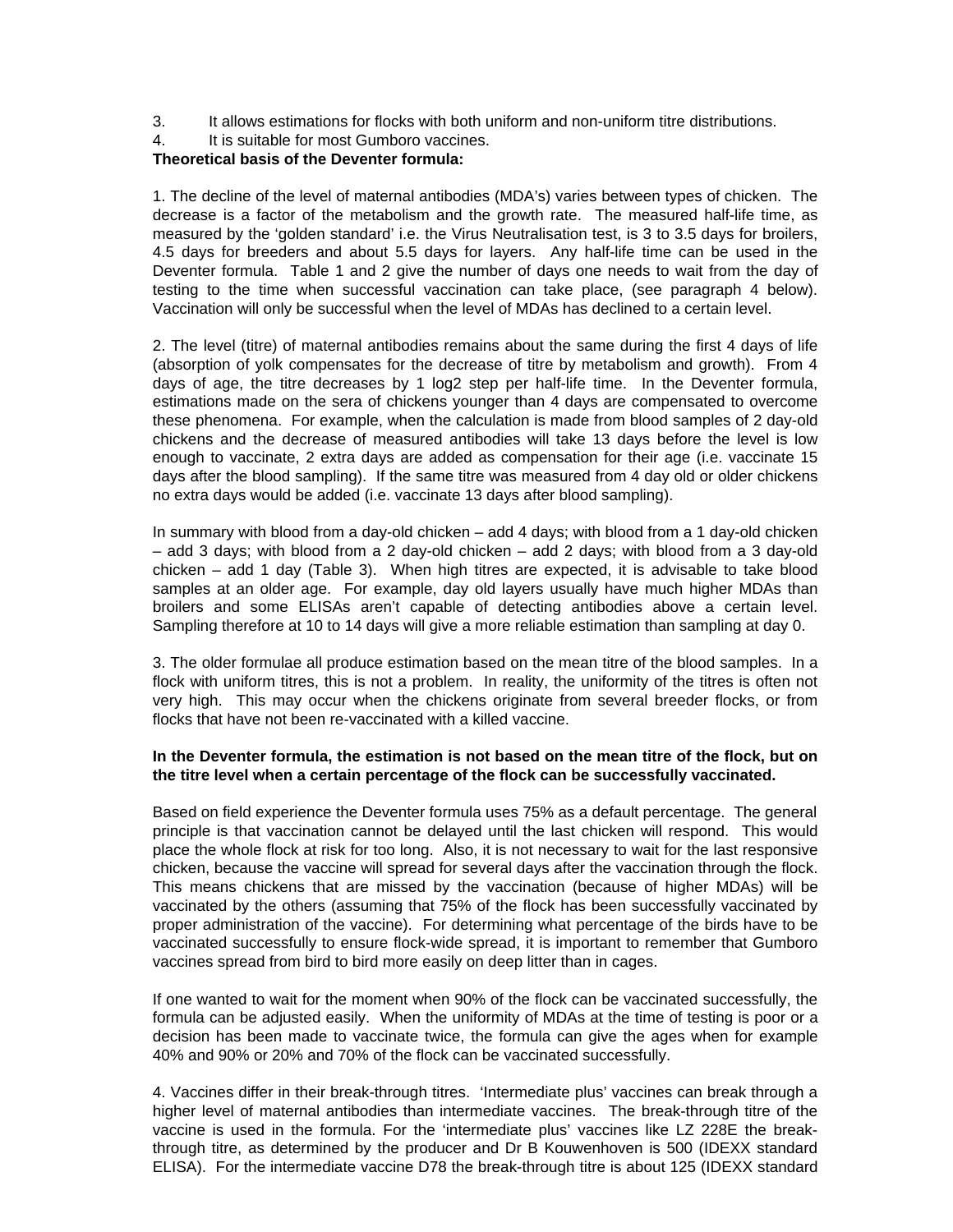ELISA). If other vaccines or ELISAs are used, the break-through titres should be established with the manufacturer of the vaccines and the ELISA kits.

### **The Deventer formula is as follows:**

Vaccination age =  $\{$  (log2 titre bird% - log2 breakthrough) x t  $\_$  + age at sampling + correction 0-4

In which

Bird% = ELISA titre of the bird representing a certain percentage of the flock

breakthrough = breakthrough (ELISA) titre of the vaccine to be used

 $t =$  half-life time (ELISA) of the antibodies in the type of chickens being sampled

Age sampling = age of the birds at sampling

Correction 0-4 = extra days when the sampling was done at 0 to 4 days of age.

To demonstrate how the Deventer formula works 5 examples are given below. The ELISA titres for each example are given in Table 4.

#### **Example A**

20 samples from 2 day-old broilers are tested in the IDEXX standard ELISA and the titres range from 2294 to 5304 (Table 4). The vaccine that the customer wants to use is an intermediate vaccine with a break-through titre of 125.

If the samples had been taken at day 4, the chicken with the lowest titre (2294) could have been vaccinated at 13 days (see table 1)after sampling. As bloods were taken from 2 day-old chicks, 2 days are added as compensation (see table 3) , so the recommended vaccination age is 13+2=15 days after sampling (17 days of age).

The chicken with the highest titre (5304) can be vaccinated at 17 (see table 1) + 2 (see table 3) = 19 days after sampling. The difference is only 4 days, which is a sign of a very good uniformity.

To determine when 75% (default percentage) of the flock can be vaccinated, the highest 5 titres (representing 25% of the flock) are skipped. The highest titre that remains represents the 75% of the flock. This sample has a titre of 4584 so one has to wait for  $16 + 2 = 18$  days after sampling before vaccinating.

When the owner of the chicken would like to vaccinate with an "intermediate plus" vaccine (break-trough titre of 500), the vaccination could be done 6 days earlier (see Table 1).

#### **Example B**

18 samples of 1-day-old broilers are tested in the IDEXX standard ELISA and the titres range from 235 till 4886 (Table 4). The vaccine that the customer wants to use is an intermediate vaccine with a break-through of 125.

The chicken with the lowest titre can be vaccinated at 3 (see Table 1) + 3 days (compensation for blood sampling at 1 days of age (see table 3) is 6 days after sampling. The chicken with the highest titre of 4886 can be vaccinated at 16 + 3 is 19 days after sampling. The difference is 13 days. This is a sign of a bad uniformity. Depending on the Gumboro risk on the farm, it can be wise to vaccinate twice, for example when 40% and 90% of the flock can be vaccinated. To calculate these data the Deventer formula has to be applied for the first 40% (bird 7 with a titre calculate these data, the Deventer formula has to be applied for the first 40% (bird 7 with a titre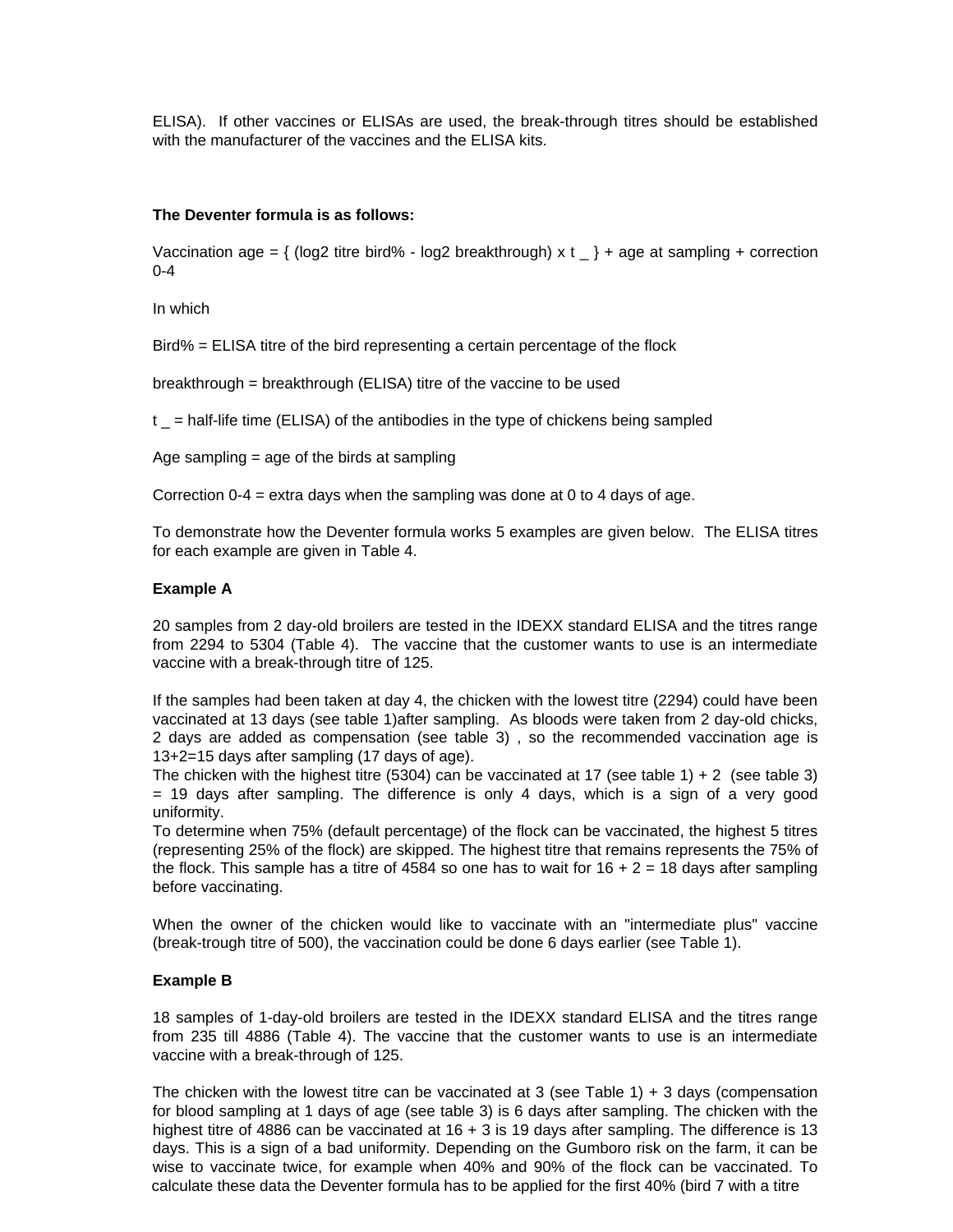of 1171) and for 90% (bird 16 with a titre of 3968). Result: vaccinate at 13  $\{10 \text{ (Table 1)} + 3\}$ (Table 3) and 18  $\{15 \text{ (Table 1)} + 3 \text{ (Table 3)}\}$  days after sampling.

#### **Example C**

20 samples of 7-day-old layers of which the titres range from 245 till 4792 (Table 4). The vaccine that the customer prefers to use only one dose of "intermediate plus" vaccine with a breakthrough of 500.

To determine when 75% of the flock can be vaccinated, the highest 5 titres are skipped. The highest titre that remains is 2761. Using the intermediate plus vaccine, this part of the flock can be vaccinated at 20 days of age ( 7 days of age at sampling + 13 (Table 2) + 0 (Table 3)) days after sampling.

#### **Example D**

8 samples of 0 day-old broilers. The number of birds is too small to give a good estimation of the best day of vaccination. Advice on what day to vaccinate should be guarded and the owner should be warned in writing that the number was to small.

#### **Example E**

18 samples of 1-day-old broilers are tested in the IDEXX standard ELISA and the titres range from 1570 till 5722 (Table 4). The customer prefers to vaccinate at 10 and 17 days of age using an intermediate vaccine with a break-through titre of 125. In his last few flocks, several blood samples, collected at slaughter (39 days of age), were negative in the ELISA.

When chickens that were vaccinated against Gumboro are still negative in ELISA at slaughter, it's good to check the vaccination programme and the vaccine application. ELISA-negative chickens at slaughter are a strong indication of an inadequate protection against challenge.

If a flock was vaccinated at 10 days of age using the intermediate vaccine, birds with titres below 512 at 1 day of age would be susceptible for the vaccine (6 days of waiting for the decrease of 512 to 125 (table 1) + 3 days (compensation for blood sampling at 1 days of age (see table 3)).

Looking at the titres from this flock (table 4), non of the birds would be susceptible for the vaccine at 10 days of age. Although not all birds were sampled, it is very likely that only a very minor part (if any) of the flock will be successfully vaccinated at day 10.

If a flock was vaccinated at 17 days of age using the intermediate vaccine, birds with titres below 2580 at 1 day of age would be susceptible for the vaccine (14 days of waiting for the decrease of 2580 to 125 (table 1) + 3 days (compensation for blood sampling at 1 days of age (see table 3)).

Looking at the titres from this flock (table 4), 9 of 18 birds would be susceptible for the vaccine at 17 days of age.

Summarizing it can be concluded that a vaccination of this flock at 10 days would be too early. Even the vaccination at 17 days of age is relatively early, possibly causing an inadequate protection against field challenge. When the previous flocks had comparable titres of maternally derived antibodies, this vaccination schedule could have been the cause of the inadequate vaccination as shown by the negative ELISA results at slaughter.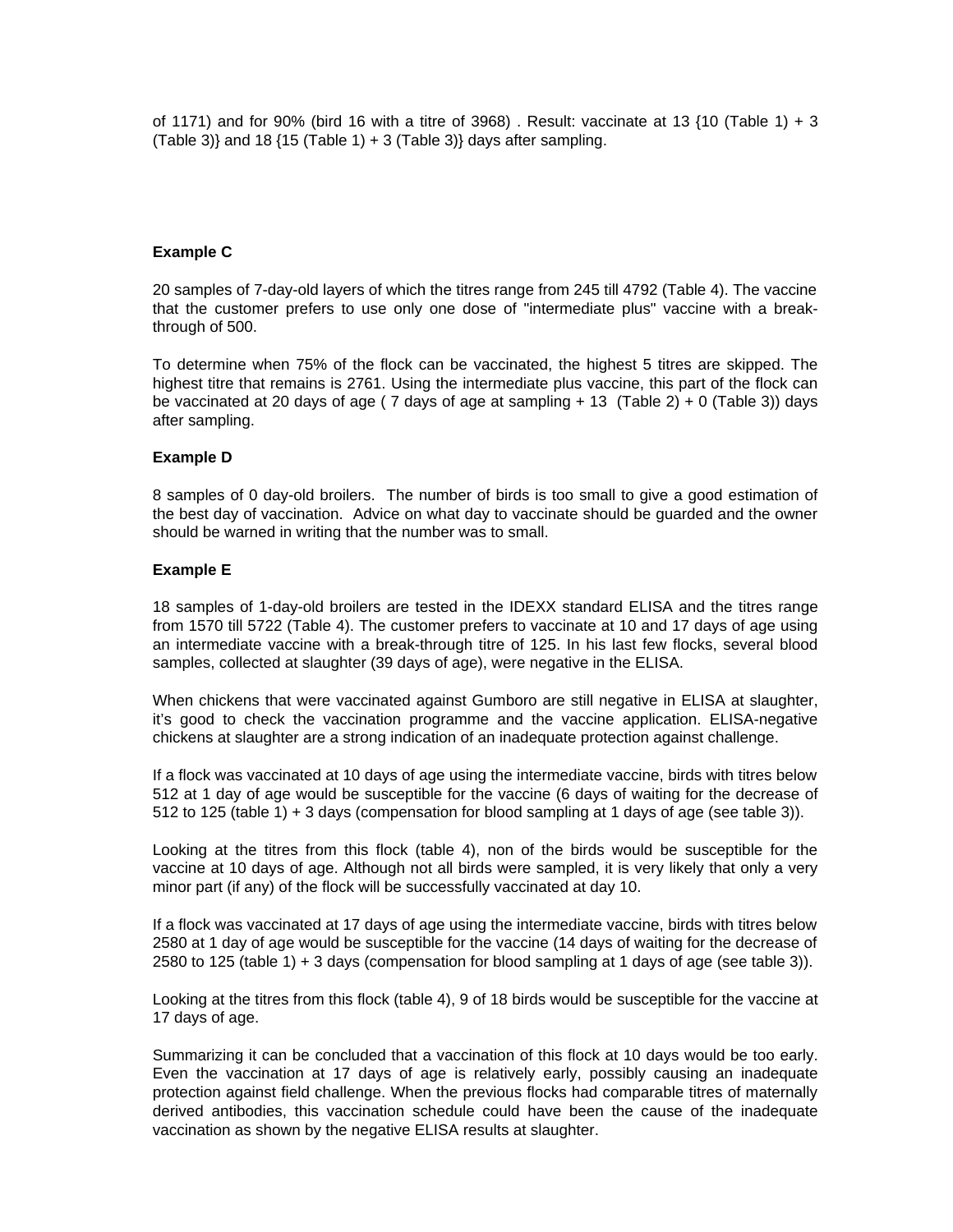Table 1. Number of days to wait between a measured titre (IDEXX ELISA) at sampling in a broiler and the time when break-through titre of the Gumboro (intermediate plus and intermediate ) vaccine is reached according to the Deventer formula.

| <b>DAYS TO WAIT</b><br><b>AFTER SAMPLING</b> | <b>TITRE OF BROILER</b><br>$T_{-}$ = 3 days, break-through titre is 500 | <b>TITRE OF BROILER</b><br>T_=3days,break-hrough titre is 125 |  |  |
|----------------------------------------------|-------------------------------------------------------------------------|---------------------------------------------------------------|--|--|
|                                              |                                                                         |                                                               |  |  |
| 3                                            | $0 - 1024$                                                              | $0 - 256$                                                     |  |  |
| 4                                            | 1025 - 1290                                                             | 257 - 322                                                     |  |  |
| 5                                            | 1291 - 1629                                                             | $323 - 407$                                                   |  |  |
| 6                                            | 1630 - 2048                                                             | $408 - 512$                                                   |  |  |
| 7                                            | 2049 - 2580                                                             | $513 - 645$                                                   |  |  |
| 8                                            | 2581 - 3258                                                             | 646 - 815                                                     |  |  |
| 9                                            | 3259 - 4096                                                             | 816 - 1024                                                    |  |  |
| 10                                           | 4097 - 5159                                                             | 1025 - 1290                                                   |  |  |
| 11                                           | 5160 - 6502                                                             | 1291 - 1629                                                   |  |  |
| 12                                           | 6503 - 8192                                                             | 1630 - 2048                                                   |  |  |
| 13                                           | 8193 - 10319                                                            | 2049 - 2580                                                   |  |  |
| 14                                           |                                                                         | 2581 - 3258                                                   |  |  |
| 15                                           |                                                                         | 3259 - 4096                                                   |  |  |
| 16                                           |                                                                         | 4097 - 5159                                                   |  |  |
| 17                                           |                                                                         | 5160 - 6502                                                   |  |  |
| 18                                           |                                                                         | 6503 - 8192                                                   |  |  |
| 19                                           |                                                                         | 8193 - 10319                                                  |  |  |
|                                              |                                                                         |                                                               |  |  |

Table 2. Number of days to wait between a measured titre (IDEXX ELISA) at sampling in a layer and the time when break-through titre of the Gumboro (intermediate plus and intermediate) vaccine is reached according to the Deventer formula.

| <b>DAYS TO WAIT</b><br><b>AFTER SAMPLING</b> | <b>TITRE OF LAYER</b><br>$T$ =5.5 days, break-through titre is<br>500 | <b>TITRE OF LAYER</b><br>$T$ =5.5 days, break-through titre is<br>125 |
|----------------------------------------------|-----------------------------------------------------------------------|-----------------------------------------------------------------------|
|                                              |                                                                       |                                                                       |
| 5                                            | $0 - 1024$                                                            | $0 - 256$                                                             |
| 6                                            | 1025 - 1160                                                           | 257 - 294                                                             |
| 7                                            | 1161 - 1314                                                           | 295 - 329                                                             |
| 8                                            | 1315 - 1499                                                           | $330 - 372$                                                           |
| 9                                            | 1500 - 1698                                                           | 373 - 423                                                             |
| 10                                           | 1699 - 1924                                                           | 424 - 481                                                             |
| 11                                           | 1925 - 2180                                                           | 482 - 545                                                             |
| 12                                           | 2181 - 2469                                                           | $546 - 617$                                                           |
| 13                                           | 2470 - 2798                                                           | $618 - 699$                                                           |
| 14                                           | 2799 - 3169                                                           | 700 - 798                                                             |
| 15                                           | 3170 - 3591                                                           | 799 - 904                                                             |
| 16                                           | 3592 - 4096                                                           | $905 - 1024$                                                          |
| 17                                           | 4097 - 4640                                                           | 1025 - 1160                                                           |
| 18                                           | 4641 - 5257                                                           | 1161 - 1314                                                           |
| 19                                           | 5258 - 5997                                                           | 1315 - 1499                                                           |
| 20                                           | 5998 - 6794                                                           | 1500 - 1698                                                           |
| 21                                           | 6795 - 7697                                                           | 1699 - 1924                                                           |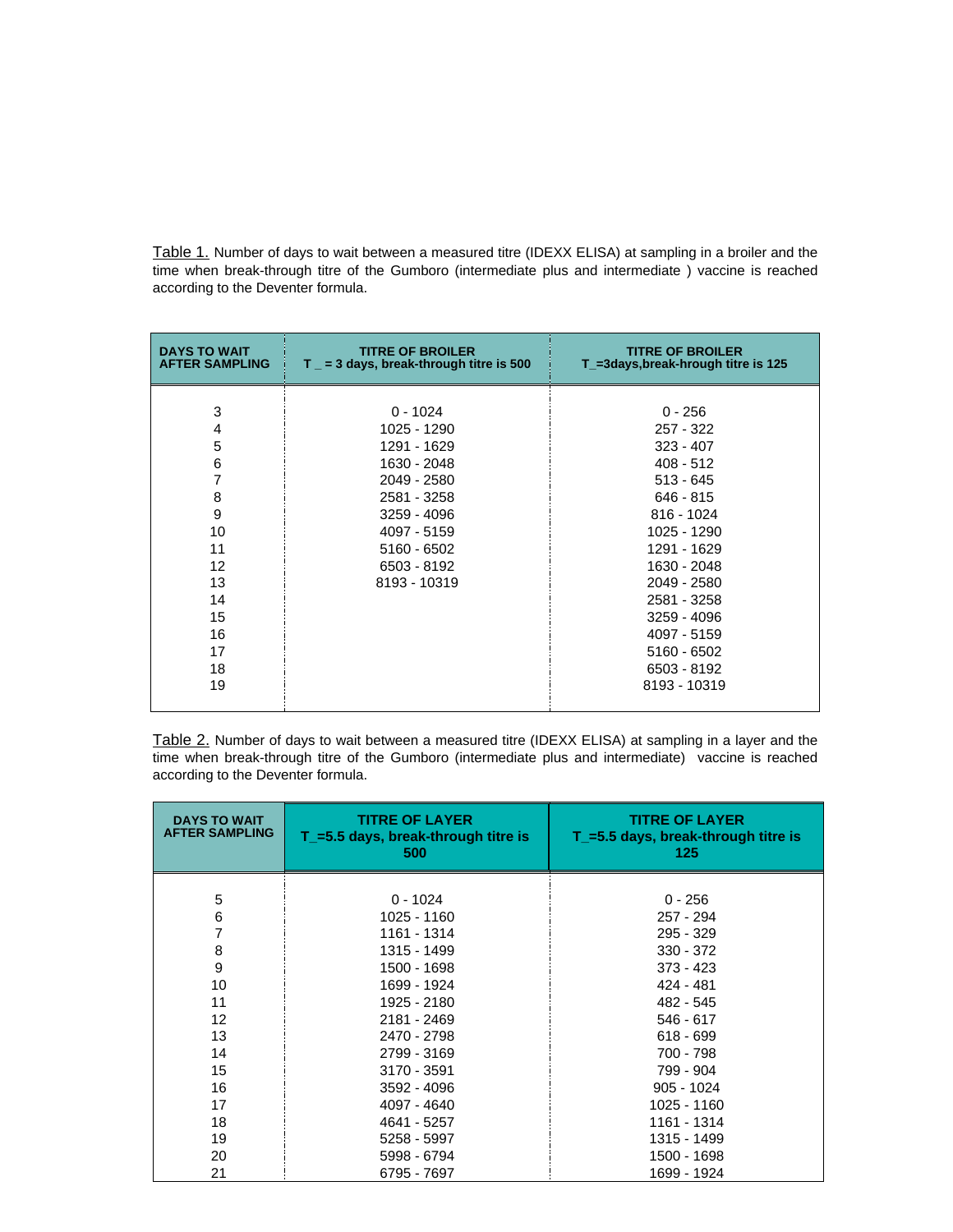| 22 | 7698 - 8719   | 1925 - 2180 |
|----|---------------|-------------|
| 23 | 8720 - 9878   | 2181 - 2469 |
| 24 | 9879 - 11191  | 2470 - 2798 |
| 25 | 11192 - 12678 | 2799 - 3269 |
| 26 | 12679 - 14362 | 3270 - 3591 |
| 27 | 14363 - 16384 | 3592 - 4096 |
| 28 |               | 4097 - 4640 |
| 29 |               | 4641 - 5257 |
| 30 |               | 5258 - 5997 |
| 31 |               | 5998 - 6794 |
| 32 |               | 6795 - 7697 |

Table 3. Number of extra days (broilers, breeders and layers) before vaccination when the blood sampling is done between 0 and 4 days of age.

| Age of sampling      | <b>Extra waiting days</b> |  |  |
|----------------------|---------------------------|--|--|
| 2<br>3<br>4 or older | 3<br>2                    |  |  |

# Table 4. Measured Gumboro ELISA titres (IDEXX) of 20 broilers

| <b>Number of</b><br>samples | <b>Example A</b><br>titres | <b>Example B</b><br>titres | <b>Example C</b><br>titres | <b>Example D</b><br>titres | <b>Example E titres</b> |
|-----------------------------|----------------------------|----------------------------|----------------------------|----------------------------|-------------------------|
| 1                           | 2294                       | 235                        | 245                        | 2912                       | 1570                    |
| $\overline{c}$              | 2556                       | 379                        | 632                        | 3267                       | 1831                    |
| 3                           | 2821                       | 802                        | 710                        | 3799                       | 1160                    |
| 4                           | 3030                       | 885                        | 1165                       | 3943                       | 2533                    |
| 5                           | 3287                       | 938                        | 1237                       | 4182                       | 2975                    |
| 6                           | 3322                       | 1075                       | 1247                       | 4840                       | 3093                    |
| $\overline{7}$              | 3415                       | 1171                       | 1294                       | 5312                       | 3111                    |
| 8                           | 3439                       | 1299                       | 1435                       | 5998                       | 3129                    |
| $\mathsf g$                 | 3451                       | 1332                       | 1471                       |                            | 3229                    |
| 10                          | 3462                       | 1342                       | 1565                       |                            | 3747                    |
| 11                          | 3698                       | 1364                       | 1601                       |                            | 3956                    |
| 12                          | 3900                       | 1658                       | 1877                       |                            | 4165                    |
| 13                          | 4007                       | 3724                       | 2132                       |                            | 4240                    |
| 14                          | 4126                       | 3802                       | 2191                       |                            | 4356                    |
| 15                          | 4584                       | 3835                       | 2761                       |                            | 4426                    |
| 16                          | 5174                       | 3968                       | 3099                       |                            | 4547                    |
| 17                          | 5247                       | 4328                       | 3339                       |                            | 5567                    |
| 18                          | 5259                       | 4886                       | 3661                       |                            | 5722                    |
| 19                          | 5300                       |                            | 4195                       |                            |                         |
| 20                          | 5304                       |                            | 4795                       |                            |                         |
|                             | <b>Broilers</b>            | <b>Broilers</b>            | Layers                     | <b>Broilers</b>            | <b>Broilers</b>         |
|                             | 2 days old                 | 1 day old                  | 7 days old                 | 0 days old                 | 1 day old               |